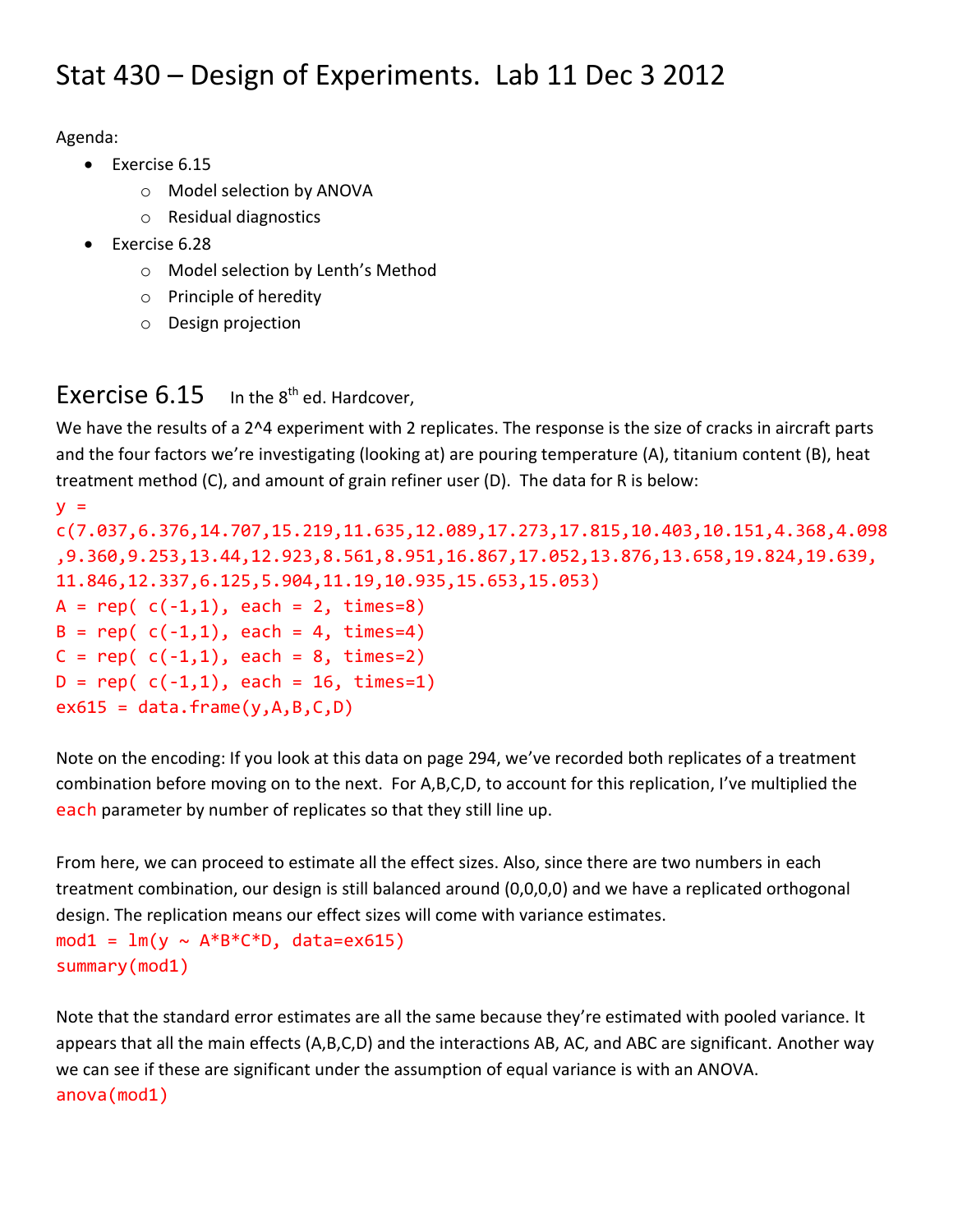The linear model summary and ANOVA should give us essentially the same information when we have replicates. It does here. Since we're heavily dependent on the assumption of equal variance (otherwise getting t-scores with 1 df instead of with 16 df… a huge difference), we should check if that assumption is reasonably close to true with a residual plot.

```
plot(mod1$fitted, mod1$residuals)
abline(0,0)
```
There is a pattern; all the residual points are a mirror of another point on the negative side (the line of 0 slope, 0 intercept highlights this pattern). Is that a problem? Consider that there are two replicates per combination and we're currently fitting using every effect. That means the fitted values for each combination will just be the mean of the values at that combination. There are two values in each group; one has to be above the mean, and the other is below the mean by the same value.

```
Let's try with a model using only the effects we determined to be significant earlier:
mod2 = lm(y \sim A+B+C+D + A:B + A:C + A:B:C, data=ex615)anova(mod2)
plot(mod2$fitted, mod2$residuals)
```
The residuals are still in pairs, but they're no mirrors. No other pattern has emerged. Let's also check the residuals against each of the main effects in one big window.

```
par(mfrow = c(2,2)) # sets the graphics window to show 4 plots in a 2x2 square
plot(ex615$A, mod2$residuals)
plot(ex615$B, mod2$residuals)
plot(ex615$C, mod2$residuals)
plot(ex615$D, mod2$residuals)
par(mfrow = c(1,1)) # sets it back to 1 plot at a time
```
The points fall into two lines because there are only two levels each of A,B,C, and D takes. The points in each line appear to be equally spread out. This is probably enough justification to use the assumption of equal variance.

Finally, for the smallest cracks, we'd probably recommend that the high level for C is used (its main effect and lowest order interaction are negative), low levels for B and D (positive main effects). The level for A is a tough call because the main effect is positive but its interaction with C is negative.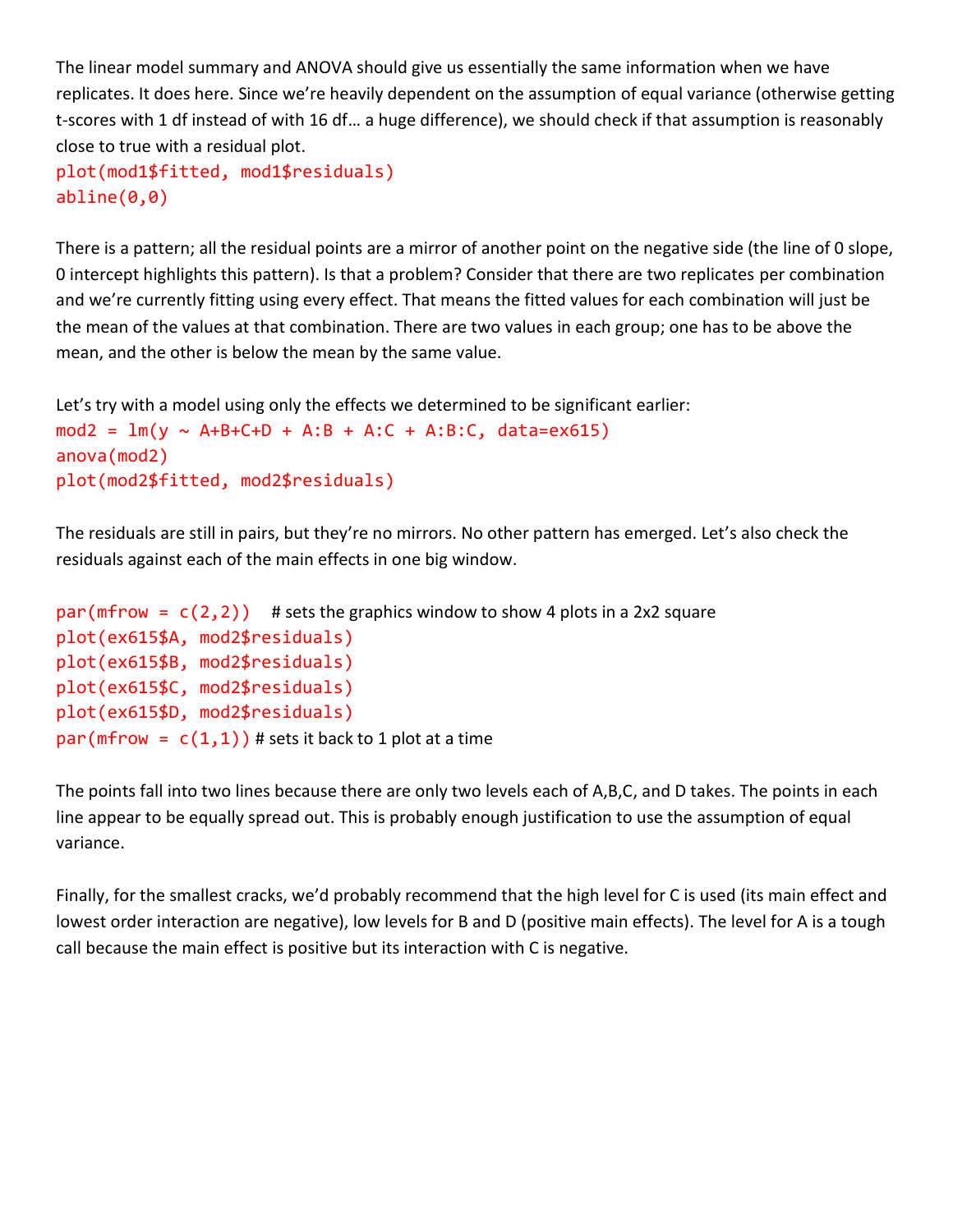## Exercise 6.28

In a replicated orthogonal design, the analysis is relatively straightforward:

- 1) estimate coefficients (and therefore effect sizes),
- 2) estimate variance of coefficient estimates,
- 3) compare coefficient estimates to their variance,
- 4) check assumption of equal variance.

When there is only one sample at each treatment combination, we have an unreplicated experiment and we cannot estimate every coefficient and their variance at the same time. Without an estimate of the variance, we can't compare things against it to determine if something is significant or not.

This should be intuitive because part of a effect being significant is that we would expect to see it again if we did the experiment over. Replicates are our way of "doing an experiment over" by doing it multiple times in one shot.

Instead, we have to use non-parametric methods like Lenth's Method to divine which effects are significant. Lenth's method splits effect sizes into large and small, and treats the small effect sizes as if they are the variance.

We'll need to do this in exercise 6.28 to start our analysis because it only has one replicate.

The data is:

```
y = c(12,18,13,16,17,15,20,15,10,25,13,24,19,21,17,23)
A = rep( c(-1,1), each = 1, times=8)B = rep( c(-1,1), each = 2, times=4)C = rep( c(-1,1), each = 4, times=2)D = rep( c(-1,1), each = 8, times=1)Runorder = c(5, 9, 8, 13, 3, 7, 14, 1, 6, 11, 2, 15, 4, 16, 10, 12)ex628 = data-frame(y,A,B,C,D,Runorder)
```
Start by getting the coefficients of the saturated model, and, since this is an orthogonal design, the effect sizes by multiplying the coefficients by 2.

```
mod3 = lm(v \sim A*B*C*D, data=ex628)
summary(mod3)
effects = mod36coef * 2
```
*Important!!! I forgot to do this is the last time we used Lenth's method: The intercept is just the grand mean, it isn't estimating any effect. So to keep it from contaminating our analysis, it should be removed from the effect size list before continuing. The following code will toss the first element of effects (the one corresponding to the intercept.*

 $effects = effects[-1]$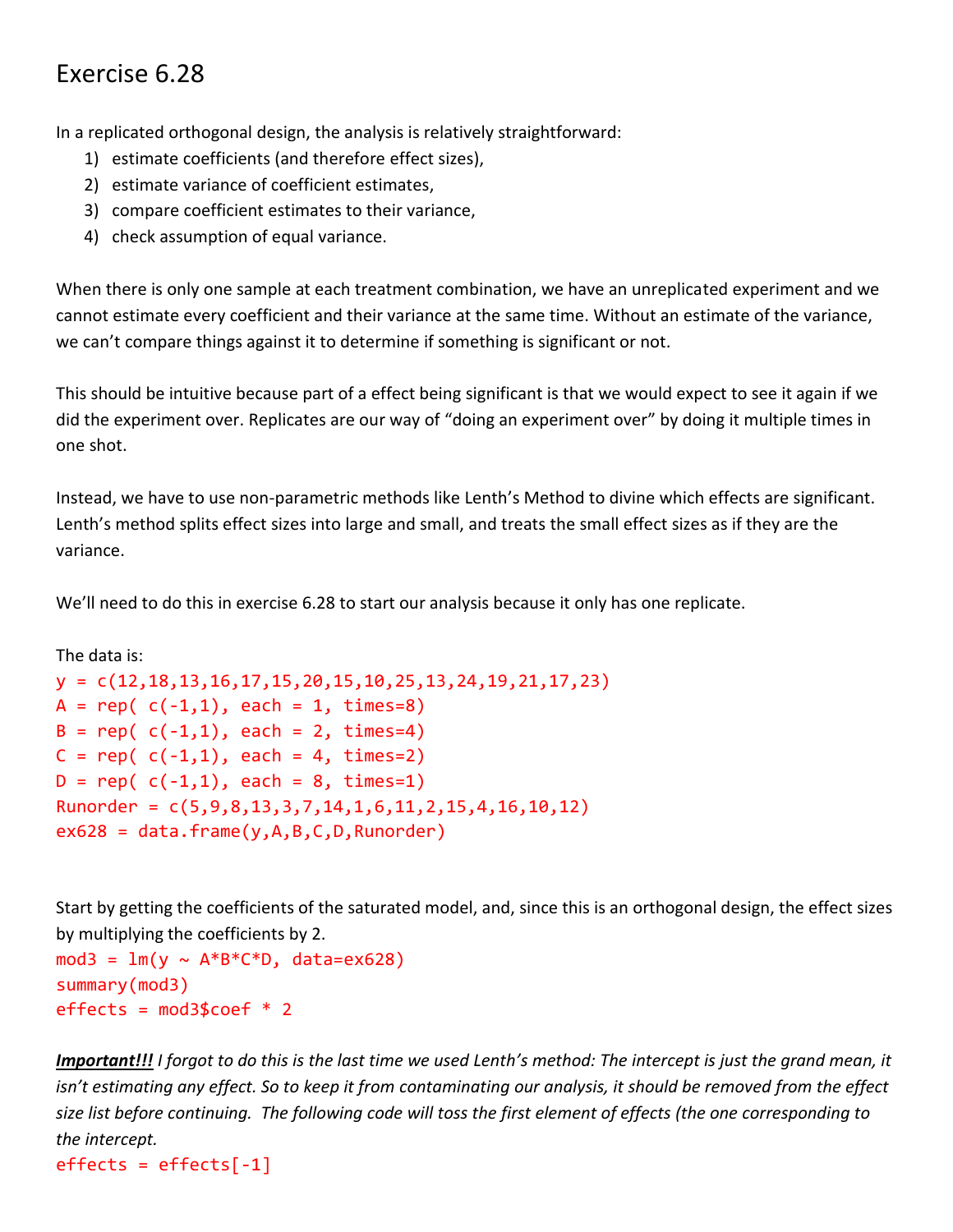We're assuming most of the effects are actually zero and our estimates are normally distributed around zero. Some of these effects might not follow that pattern. These are the ones we want to keep an eye on. qqnorm(effects)

qqline(effects)

```
There are some strong deviations from the normal quantile line. What are they?
xpos = qqnorm(effects)$x
ypos = qqnorm(effects,cex=0.1)$y
text(x=xpos,y=ypos,labels=names(effects))
qqline(effects)
```
…the main effects A, C, D, and the interactions AC and AD are all far from the normal line. We can use Lenth's method (described in the Nov 26 lab) to find which of these are (likely) significant.

```
First, get the pseudostandard error (PSE)
s0 = 1.5 * median( abs(effects))
noise = which(abs(effects) \langle 2.5*50 \ranglepse = 1.5 * median( abs(effects)[noise])
```
Then use that to get the margin of error (ME). We won't bother with the simultaneous margin of error SME because this won't be out final word on significance.

```
d = length(effects) / 3me = -qt(0.025, df=d) * pse
```

```
Last, identify effects larger than the margin of error
which(abs(effects) > me)
```
Lenth's Method says that A, D, AC, and AD are significant, which agrees with our Q-Q plot assessment except that the main effect C is missing. We may want to include C anyways because of the interaction AC. If an interaction is significant, the main effects (or lower-order interactions) that made it also tend to be and are assumed to be significant as well. This is called the *principle of heredity.* See "effect heredity" in Example 8.1, page 326-7 for more details if you're interested.

Heredity is automatically assumed in R when we use  $A^*C$  instead of A:C

Now we can build a model using only those effects that Lenth's Method found significant (and C). That way we'll have some degrees of freedom to use for estimating error.

mod4 = lm(y ~ A + D + A\*C + A\*D, data=ex628) summary(mod4) anova(mod4)